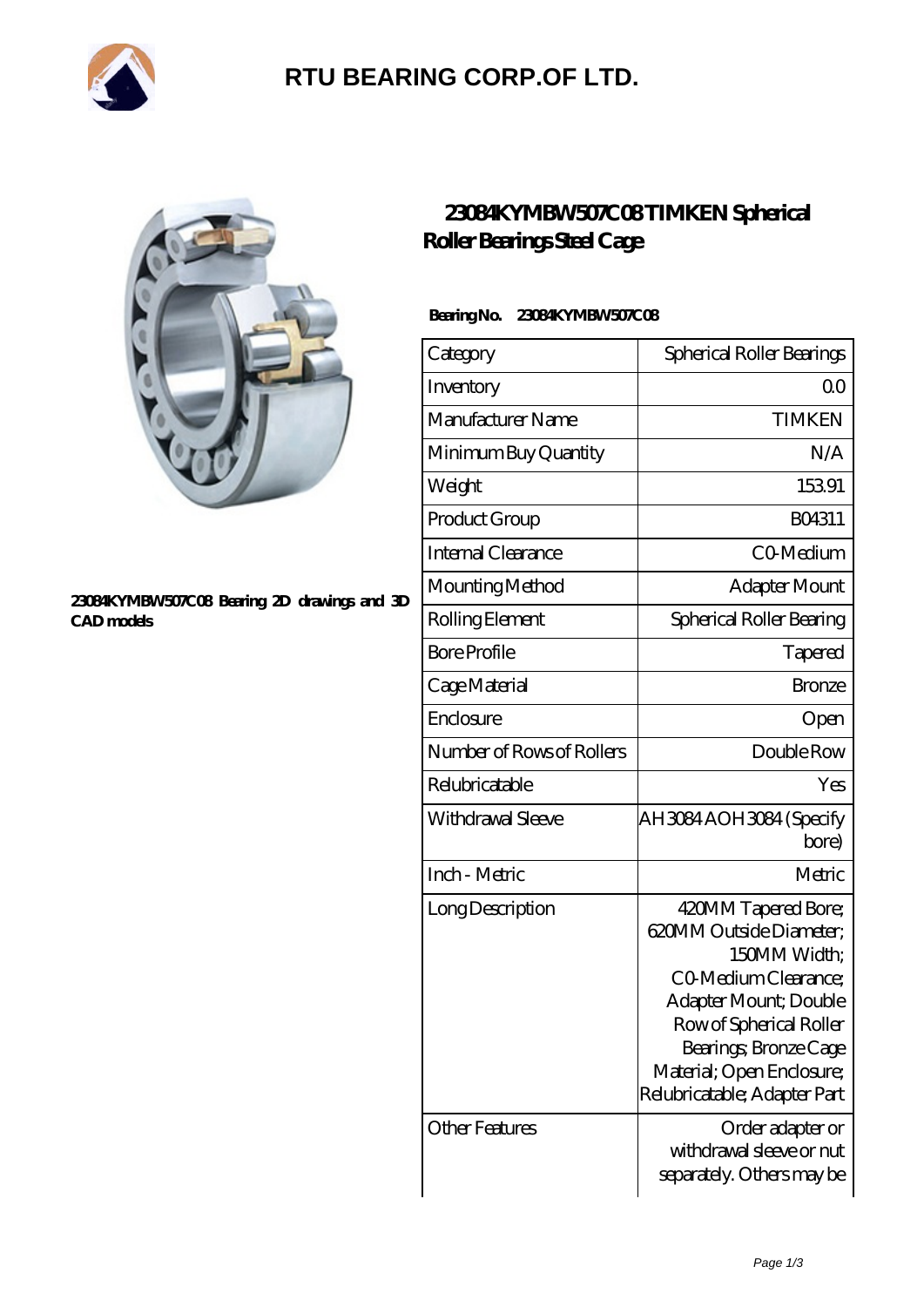

## **[RTU BEARING CORP.OF LTD.](https://arkcalledearth.org)**

|                                                | available                                        |
|------------------------------------------------|--------------------------------------------------|
| Category                                       | Spherical Roller Bearing                         |
| <b>UNSPSC</b>                                  | 31171510                                         |
| Harmonized Tariff Code                         | 8482308000                                       |
| Noun                                           | Bearing                                          |
| Keyword String                                 | Spherical                                        |
| Manufacturer URL                               | http://www.timken.com                            |
| Manufacturer Item Number                       | 23084KYMBW507C08                                 |
| Weight/LBS                                     | 339                                              |
| d                                              | 16535 Inch   420 Millimeter                      |
| D                                              | 24.409 Inch   620 Millimeter                     |
| B                                              | 5906Inch   150Millimeter                         |
| <b>Adapter Part Number</b>                     | SNP3084Inch   H3084<br>(Specify bore) Millimeter |
| Design Unit                                    | <b>METRIC</b>                                    |
| <b>Bore Taper</b>                              | 1/12                                             |
| Bearing Weight                                 | 156000Kg                                         |
| CageType                                       | <b>YMB</b>                                       |
| <b>UPC Code</b>                                | 087796029033                                     |
| d - Bore                                       | 420.000mm                                        |
| D - Outer Diameter                             | 620.000 mm                                       |
| <b>B</b> - Inner Ring Width                    | 150mm                                            |
| <b>B</b> - Outer Ring Width                    | 150000mm                                         |
| R - Inner Ring To Clear<br>Radius <sup>1</sup> | $4000$ mm                                        |
| r - Outer Ring To Clear<br>Radius <sup>2</sup> | $4000$ mm                                        |
| da - Inner Ring Backing<br>Diameter            | 467.000mm                                        |
| Da - Outer Ring Backing<br>Diameter            | 576000mm                                         |
| CO- Static Radial Rating                       | 636000N                                          |
| C 1(2) - Dynamic Radial<br>Rating (Two-Rows)   | 345000N                                          |
|                                                |                                                  |